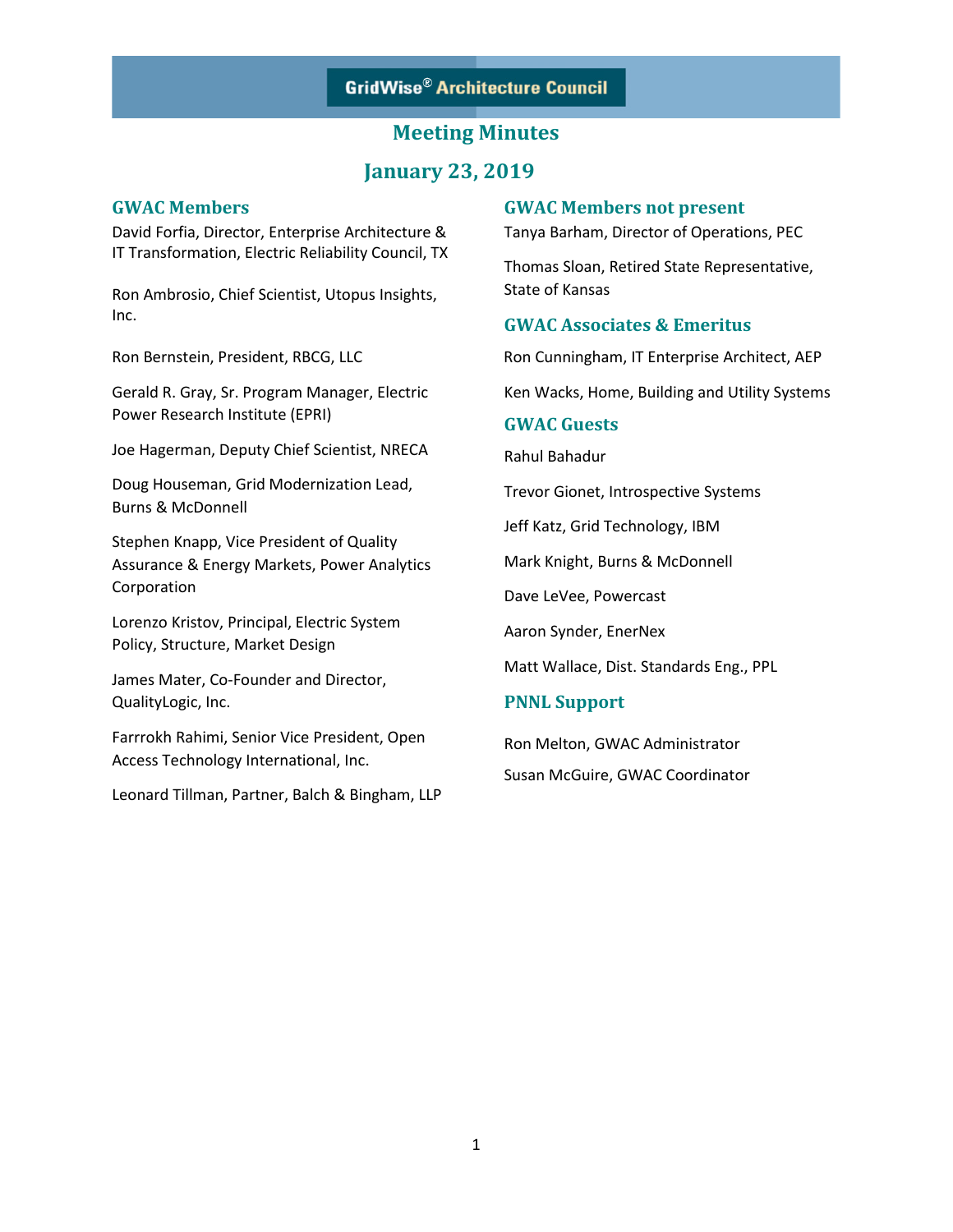## **Meeting Minutes**

### **January 23, 2019**

#### **Administration**

David Forfia called the meeting to order at 10:05 PST. David welcomed everyone to the first meeting of the year. He introduced Ron Melton as the returning PNNL Administrator since Mark Knight has left PNNL to take a position at Burns and McDonnell.

Ron Melton reviewed the administrative information. He would like to discuss the soap box talks, the first one will be at the Face to Face meeting.

Ken asked Ron Melton about the discussion from the previous meeting regarding the Transactive Energy Roadmap which he offered to take to the next ISO/IEC international council meeting for review and hopefully subsequent international distribution. A point to be discussed is if the Roadmap is relevant to European utility operators.

#### **Action Ron: Talk further with Ken Wacks about international distribution of the TE Roadmap**

David Forfia asked for a motion on the December 2018 GWAC meeting minutes.

Stephen Knapp asked a question regarding the Soap Box discussion at the December meeting. He asked if the talks would be a monthly talk by GWAC members. He also asked if we agreed to do it at the Face to Face meeting in Tulsa. It had been discussed at the previous GWAC meeting as an addition to online GWAC meetings. Discussions regarding these issues were inconclusive.

Stephen Knapp then asked that the discussion be continued at the February face to face meeting.

Farrokh Rahimi gave a motion to approve the December minutes. Stephen Knapp seconded the motion.

Chair David Forfia heard no objections and the meetings were approved.

Ron Melton noted that GWAC members and associates should let both Ron and Susie know if they will not be attending a GWAC meetings.

Ron Melton reviewed the status of action items from the previous meeting.

It was noted that Mark Knight has talked with Leonard Tillman about the Framework doc.

#### **Action: Jeff Katz and Ron Melton agreed to talk offline about the white paper.**

Jeff Katz noted that FERC meetings can come off the GWAC meeting list, he has his panel members that were behind that request.

Ron Melton discussed the GWAC presentation template. He reminded the GWAC that the template is not new and is to be used when people are representing themselves as GWAC, which is not new. There is a place to retain presentations on the GWAC website.

TESC19 planning is now well underway so the additional contact names from Jeff Katz are not needed any longer.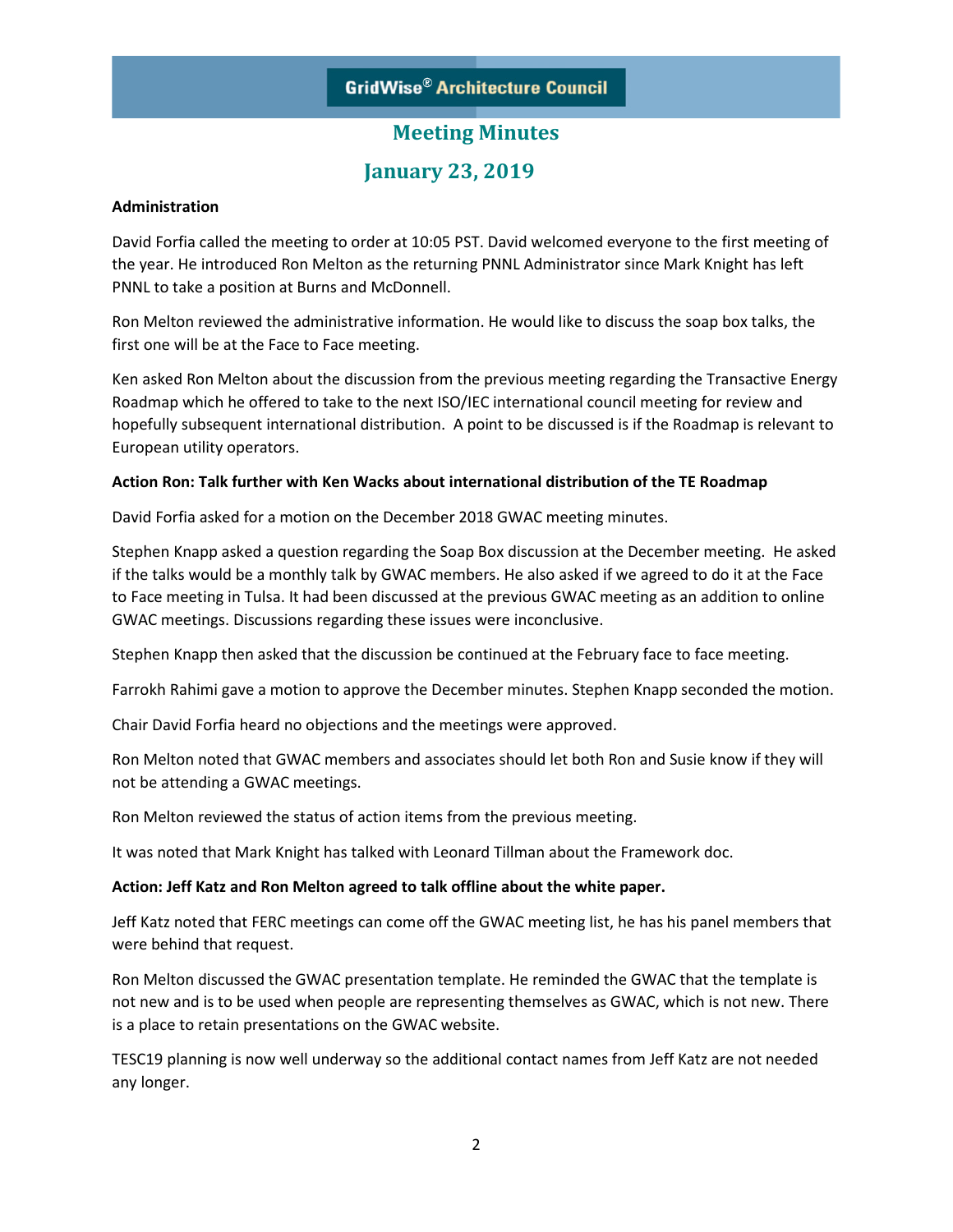# **Meeting Minutes January 23, 2019**

#### **White Papers**

Joe Hagerman, Robert Burke and Ron Bernstein continue to work on a white paper on Smart Buildings. Joe will initiate a call to continue this effort to get the white paper written.

#### **Action Joe Hagerman: schedule call with the Smart Buildings white paper team**

Rahul Bahadur has the abstract, the introduction and an outline for the Valuation and Transactive Energy paper. Ron Melton will follow up with Rahul about this.

**Action: Ron Melton to follow up with Rahul Bahadur about his leading the Economic, Reliability, and Resilience Considerations for Transactive Energy Systems**

#### **Upcoming Meetings and Conferences**

Smart Energy Summit Feb. 18 – 20

DistribuTech Feb. 4 – 8

ISGT Feb. 17 – 21

TESC Minneapolis July 8 – 10

IEEE PES Aug 4 – 8

Ron Melton encouraged participants to send Susie any other meetings that should be on the list.

Ron Melton noted that Mark Knight has just stepped down as the GWAC Administrator due to his recent career change. Because of this the GWAC membership selection process is temporarily put on hold.

TESC 19 and the F2F in Tulsa are not changed – Ron Melton is stepping in to fill for now and to keep these things moving along. He asked everyone to have patience through this transition. He asked if anyone had any questions about this change.

Mark Knight apologized for the suddenness of this change. He expressed that he loves his participation in the GWAC. He is coming up to speed now in his new position but he will try to do what he can to assist Ron and the GWAC through the transition process.

Ron clarified that he won't be able to be on all of the white paper calls but he will shepherd the overall effort. He appreciates anyone who can step up and help lead these papers so that they can continue.

An email about the GWAC February Face to Face meeting in Tulsa has gone out regarding hotels and other logistics. Ron Cunningham noted that temperatures have been from the 30's to the 50's.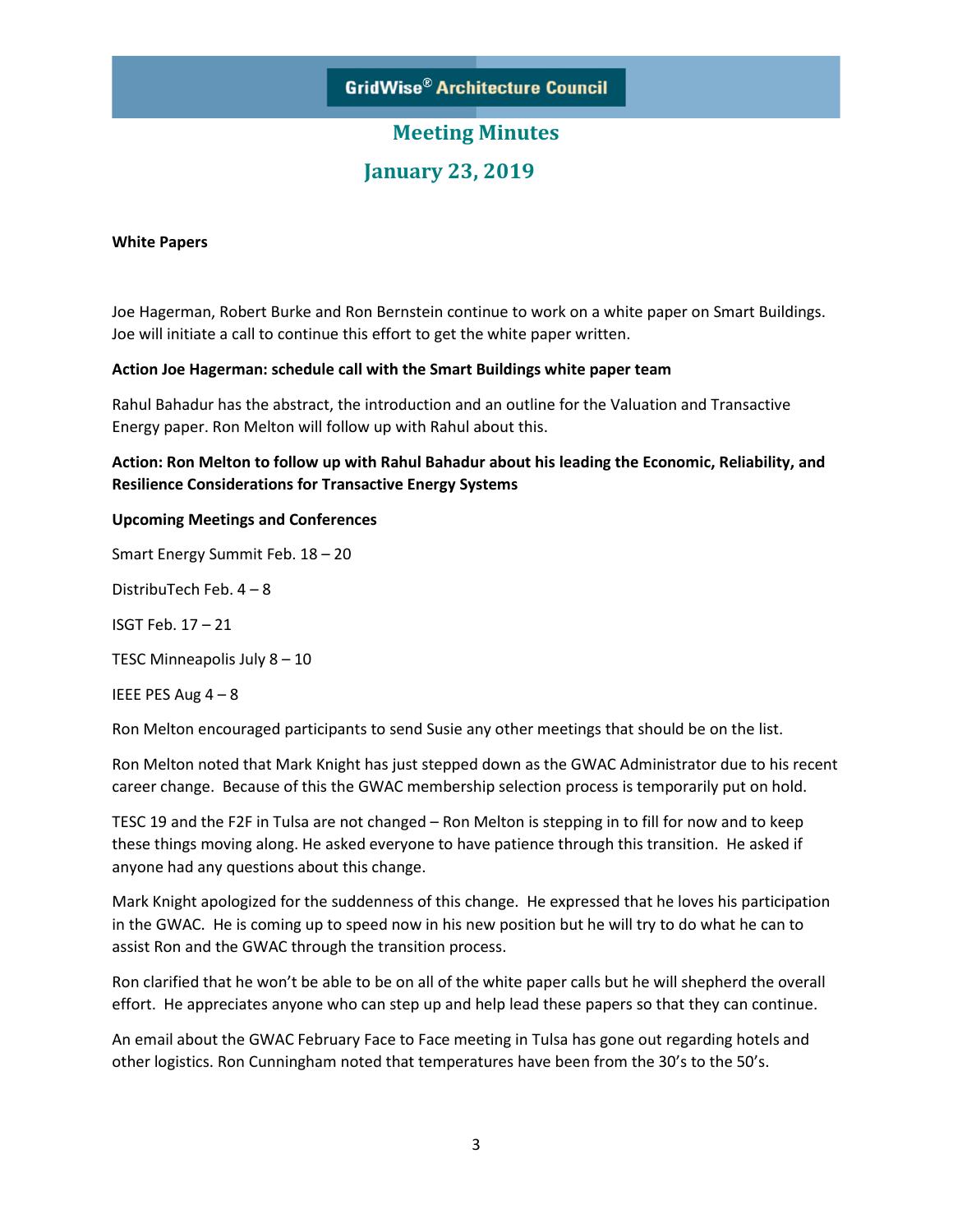### **Meeting Minutes**

### **January 23, 2019**

Ron Cunningham also noted that there will be an informal dinner on Monday night, an announcement is forthcoming. Ron Melton will get into Tulsa around 5:00pm. The location should be in downtown Tulsa. For Tuesday evening it maybe a longer drive. James Mater gets in at 4:00pm and he asked Ron Melton for a ride to his hotel which Ron Melton agreed to. If that time would work for others please let Ron know in advance.

#### **Action: Ron Melton to meet James Mater in the Tulsa airport on their way to the F2F.**

Ron Ambrosio asked about remote access to the meeting.

Ron Melton told him that the plan is to have remote access and that we will set up a Zoom meeting instead of a Skype meeting for this. Connection details will be located in the meeting notice.

#### **Action: Susie to set up a Zoom meeting for the GWAC F2F and send the information out to the GWAC and Friends of GWAC lists.**

Ron Melton reminded everyone who is planning to attend the GWAC Tulsa F2F to send their registration information to both Ron Cunningham and to Susie McGuire. He then reviewed the agenda for the meeting:

# → Feb. 2019 F2F Agenda Day 1

|  | Time                              | Topic                                                                    |
|--|-----------------------------------|--------------------------------------------------------------------------|
|  | $8:00am - 8:15am$                 | Sign in at AEP (Facility opens at XX:00am)                               |
|  | $8:15am - 8:45am$                 | Gather and morning refreshments                                          |
|  | $8:45am - 9:00am$                 | Opening Remarks and welcome from AEP                                     |
|  | $9:00am - 9:20am$                 | <b>GWAC Administrative Business</b>                                      |
|  | $9:20am - 9:30am$                 | Last meeting actions update (get from prior meeting minutes)             |
|  | $9:30$ am - 10:00am               | GWAC vote on new member slate for 2019/2020 and new member introductions |
|  | $10:00$ am - 10:30am              | <b>Liaison Reports</b>                                                   |
|  | $10:30$ am - $11:30$ am           | White paper updates (                                                    |
|  | $11:30am - 1:00pm$                | Lunch Speaker - AEP key projects? (working lunch)                        |
|  | $1:00 \text{pm} - 2:30 \text{pm}$ | TESC 2019 update                                                         |
|  | $2:30$ pm $-3:30$ pm              | NIST Smart Grid Interoperability Framework 4.0 Update (Avi Gopstein??    |
|  | $3:30$ pm- $4:30$ pm              | SEPA Grid Evolution Summit workshop planning                             |
|  | 4:30 <sub>pm</sub>                | Adjourn                                                                  |
|  |                                   |                                                                          |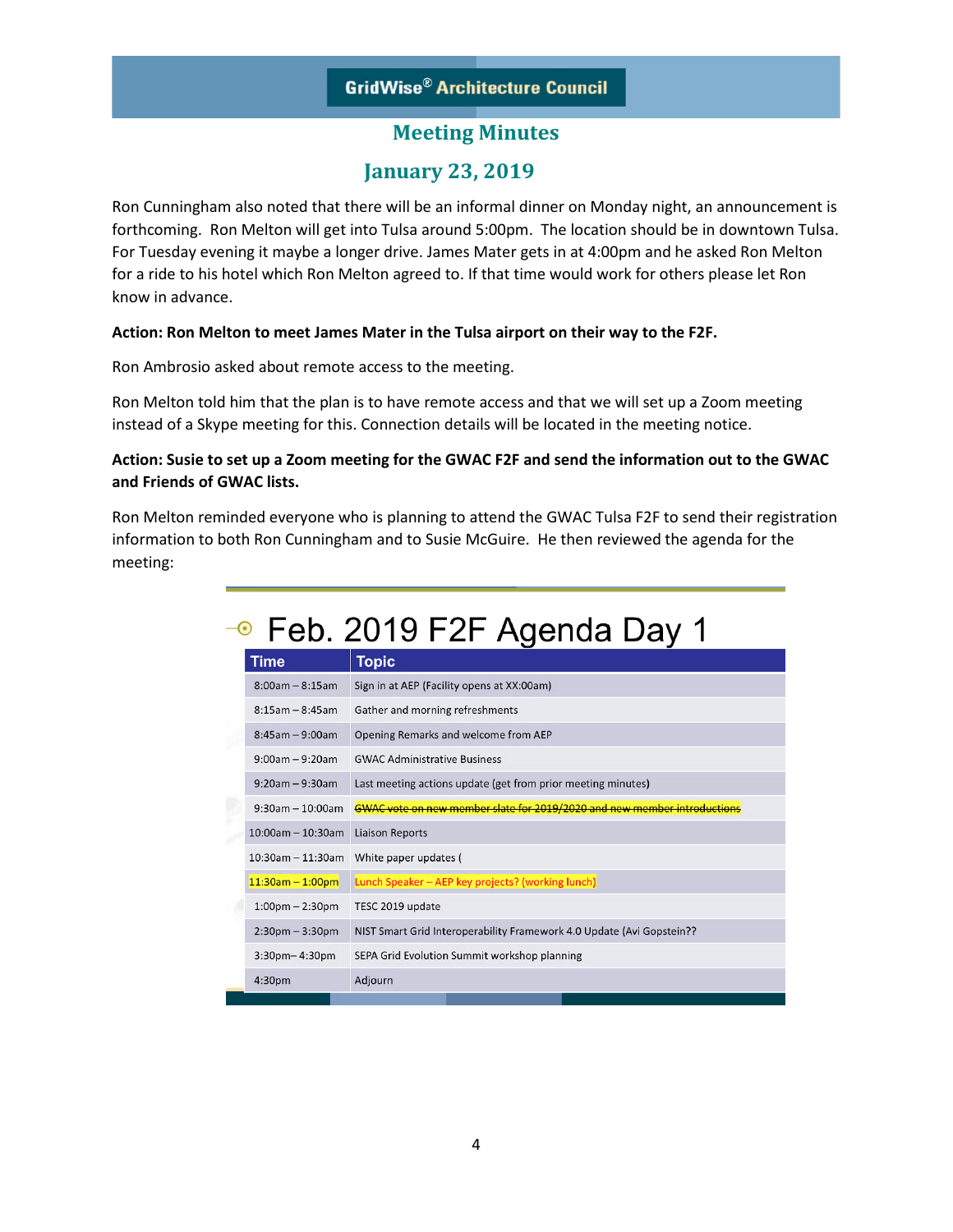### **Meeting Minutes**

**January 23, 2019**

|                    | <sup>●</sup> Feb. 2019 F2F Agenda Day 2                                                                                                                                                                                                                 |  |  |
|--------------------|---------------------------------------------------------------------------------------------------------------------------------------------------------------------------------------------------------------------------------------------------------|--|--|
| <b>Time</b>        | <b>Topic</b>                                                                                                                                                                                                                                            |  |  |
| $8:00am - 8:30am$  | <b>Gather &amp; Morning Refreshments</b>                                                                                                                                                                                                                |  |  |
| $8:30am - 10:00am$ | Update of TE Framework (material is on the share point site)<br>Assign sections and break into small groups                                                                                                                                             |  |  |
| 10:00am - Noon     | Distribution System Operators (DSO's) (Stuart McCafferty? - he did a recent report on<br>this topic)<br><b>Extended Discussion</b>                                                                                                                      |  |  |
| Noon $-1:30$ pm    | Working Lunch - Soap Box talk - Get to know the Council<br>Separate from any Soap Box sessions where Council members can discuss topics<br>of interest, here each Council member gets 5-10 minutes to discuss their<br>experience and how they got here |  |  |
| $1:30 - 2:30$ pm   | Resilience workshop recap and new ideas<br><b>Monetizing Resilience</b><br><b>Modeling Resilience</b>                                                                                                                                                   |  |  |
| $2:30 - 3:00$ pm   | <b>Review actions</b>                                                                                                                                                                                                                                   |  |  |
| 3:00 <sub>pm</sub> | Adjourn                                                                                                                                                                                                                                                 |  |  |

Stuart McCafferty will give a talk on DSO's on Day 2.

The Soap Box discussion topic was revisited. Mark Knight explained to Ron Melton that the soap box discussions were proposed to be 10 to 15 minutes long and were to be given by GWAC members and associates. The intended purpose is to provide information on the background of the presenter, on topics that are of particular interest to them and to give some background on how they got involved with GWAC. This will help GWAC members and participants get to know more about the talent and experience of the GWAC and should increase opportunities for interaction and collaborations.

Trevor Gionet asked if he could attend the Tulsa Face to Face GWAC meeting as a non-GWAC member. Ron Melton affirmed that he could. Trevor may attend and will send in his registration information if so.

#### **TESC19**

TESC19 will be held at the McNamara Center the University of Minnesota. Ron Melton reminded David Forfia that he needs to approve something for the IEEE and should talk with Roseanne. The IEEE MOU has been signed which allows for co-branding.

The TESC19 call for papers has gone out and is posted on the GWAC website.

Ron Melton sent out meeting times for TESC19 organizers yesterday to indicate their time preference for their first meeting. His intent is to get everyone engaged. Ron Ambrosio commented that he can't meet next Monday or Tuesday. Ron added Farrokh to the meeting since it was noted that Farrokh did not receive the email.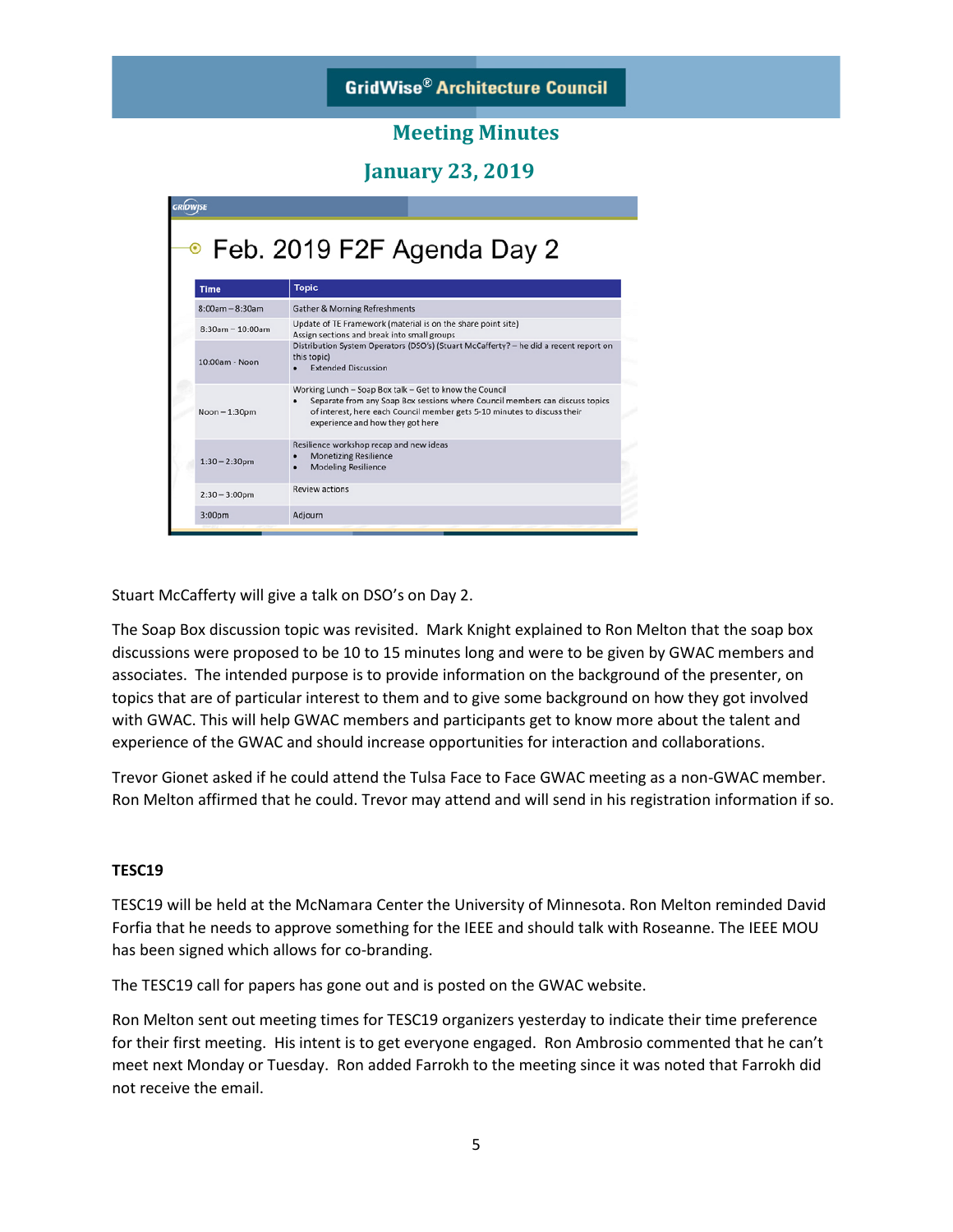### **Meeting Minutes**

### **January 23, 2019**

Ron Bernstein is the treasurer for the meeting. They are working on the bank account and a loan to fund the account. IEEE has loaned \$20,000 for the meeting.

Ron Melton noted that Pat Ryan with PES recommended registrations be done through another company. They have access to the IEEE PES membership list, it is the same one that ISGT uses. Ron Bernstein, as treasurer, he will get two proposals. He noted that some companies charge by number of registrants.

Ron Melton reviewed the members of the TESC19 committee:

| GRÍDWISE                            |                           |                                        |  |  |  |  |
|-------------------------------------|---------------------------|----------------------------------------|--|--|--|--|
| • TESC 2019 Organizing Committee    |                           |                                        |  |  |  |  |
| Role                                |                           | Name   Organization                    |  |  |  |  |
| Conference Chair:                   | David Forfia ERCOT        |                                        |  |  |  |  |
| <b>Technical Chair:</b>             | Farrokh Rahimi OATI       |                                        |  |  |  |  |
| Industry Chair:                     |                           | Doug Houseman Burns & McDonnell        |  |  |  |  |
| Secretary:                          | Ron Melton PNNL           |                                        |  |  |  |  |
| Treasurer:                          | <b>Ron Bernstein RBCG</b> |                                        |  |  |  |  |
| <b>Publications Chair:</b>          |                           | Leonard Tillman Balch & Bingham LLP    |  |  |  |  |
| Plenary Chair:                      | Tanya Barham PECI         |                                        |  |  |  |  |
| <b>Volunteer Chair:</b>             |                           | Ellen Anderson Energy Transition Lab   |  |  |  |  |
| <b>Technical Committee Members:</b> |                           | Chris Villarreal Plugged-in Strategies |  |  |  |  |
| Members at Large                    | <b>TBD</b>                |                                        |  |  |  |  |
| <b>IEEE Staff</b>                   | Roseanne Jones IEEE       |                                        |  |  |  |  |
| <b>IEEE Staff</b>                   | Sue Koval IEEE            |                                        |  |  |  |  |

Ron reminded everyone that the dates are July  $8 - 10$ , 2019 including the tutorials.

#### **Action: Ron Melton to send Farrokh Rahimi the write up on the technical agenda. It is located on the Sharepoint site.**

Ron Melton asked if Ron Ambrosio and Farrokh Rahimi could be panelists at ISGT on the last day of the conference (Wed. Feb. 20, from 11:00 am to 12:30pm.). Doug Houseman will be there and he may be available – he wrote the NIST resiliency for energy paper. Mark Knight said that he was moderating it, and he is still planning to be there. Ron Melton said that if Mark could moderate then Ron Ambrosio and Farrokh would be on the panels. Ron wants to involve people from the Grid 3.0 workshop this past fall. Ron Bernstein will be there and was planning to participate, he was not sure about the dates. Ron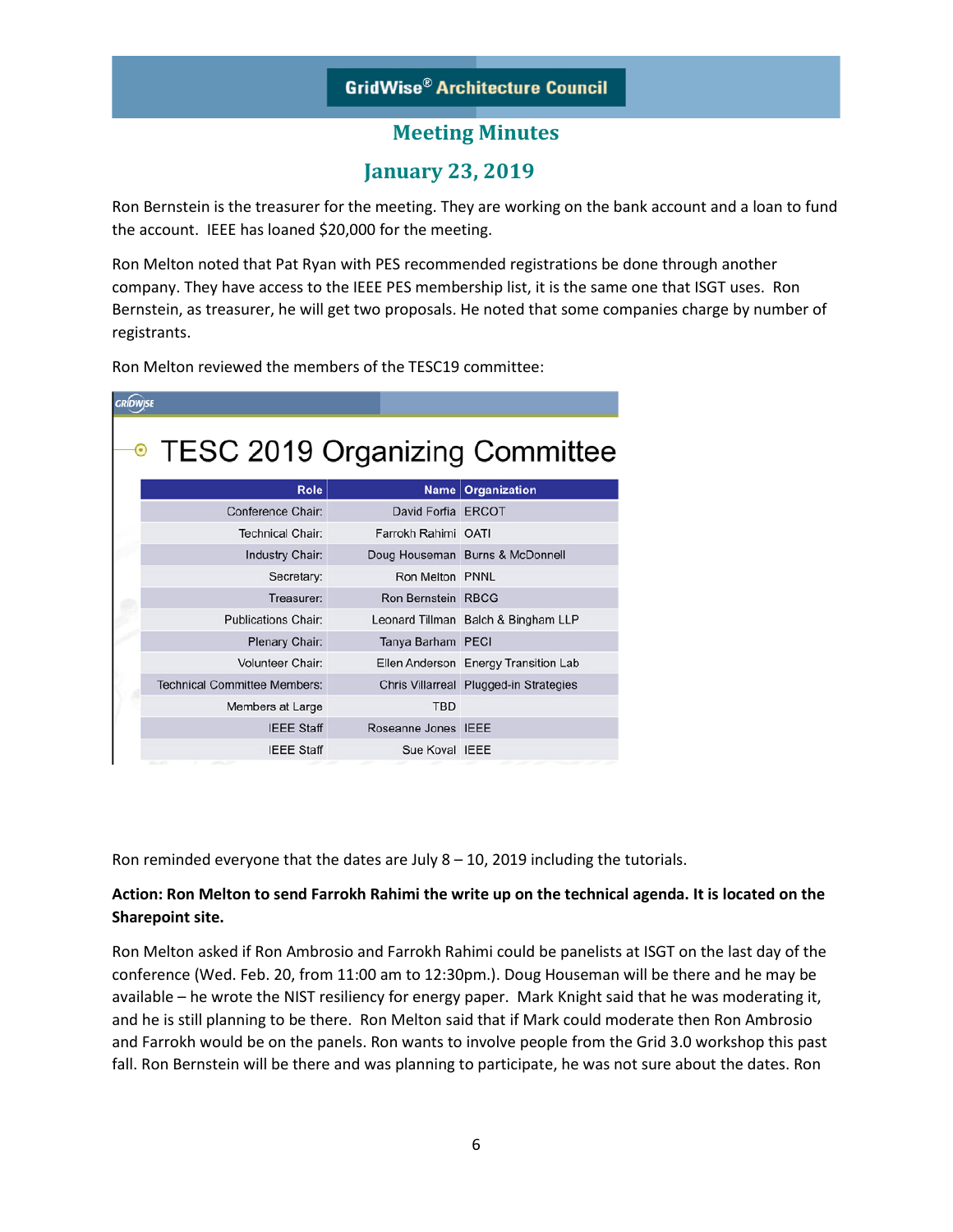### **Meeting Minutes**

### **January 23, 2019**

Melton could also be a panelist. Abhi Gopstein and Ron Cunningham could also be involved if they attend. Ron Cunningham said that he likely would not make it.

Aaron Snyder also volunteered.

**Action: Ron M. will update the ISGT panel session info and the plan will be to go ahead.**

#### **Liaison reports**

NIST is not working due to the government shutdown.

ISO/IEC JTC 1/SC 25 – Ken Wacks. His committee is responsible for IT equipment in buildings, applications, and energy management. This committee produced the GWAC interoperability report several years ago. They can add additional documents in the same manner, as a reference document. The document should be of general interest to internationals. April 1 -5 is the next meeting in Stockholm Sweden.

Ron Melton noted that the Roadmap is of interest in Australia. Gerald Gray said that Europe is interested in transactive energy and also blockchain.

**Action: Ron Melton to provide Ken Wacks with a copy of the document. Ken will socialize it at the April meeting and do a formal submission after that. Ron will need to send this with a formal request for assistance.**

David Forfia – SEPA - all the groups have things in progress. Some have missing participants due to the shutdown. Ken Wacks noted that Customer Grid Edge is the new name of his committee. David noted that the registration for the Grid Evolution Summit with early bird discount is open.

David noted that the Feb. TAC meeting is deferred due to conflicts with other meetings. March 19 is the next meeting.

EPRI – Gerald Gray – started a utility blockchain interest group. There will be a meeting in Milan, EPRI Utility Blockchain Interest Group (UBIG) is meeting in Milan, March 26th

The IEC 619/615 enterprise interface has reached IC calls the final draft. It will be published as an international standard. The IEC 61968-5 Distributed Energy Optimization (AKA DERMS interfaces) will be an FDIS in the IEC shortly

The Mother of all PlugFests meeting is being planned. It will be the week of September 23<sup>rd</sup> at the EPRI campus in Charlotte, NC. He is hoping to get good attendance. He noted that Tom McDermott, PNNL, is being copied on these meetings.